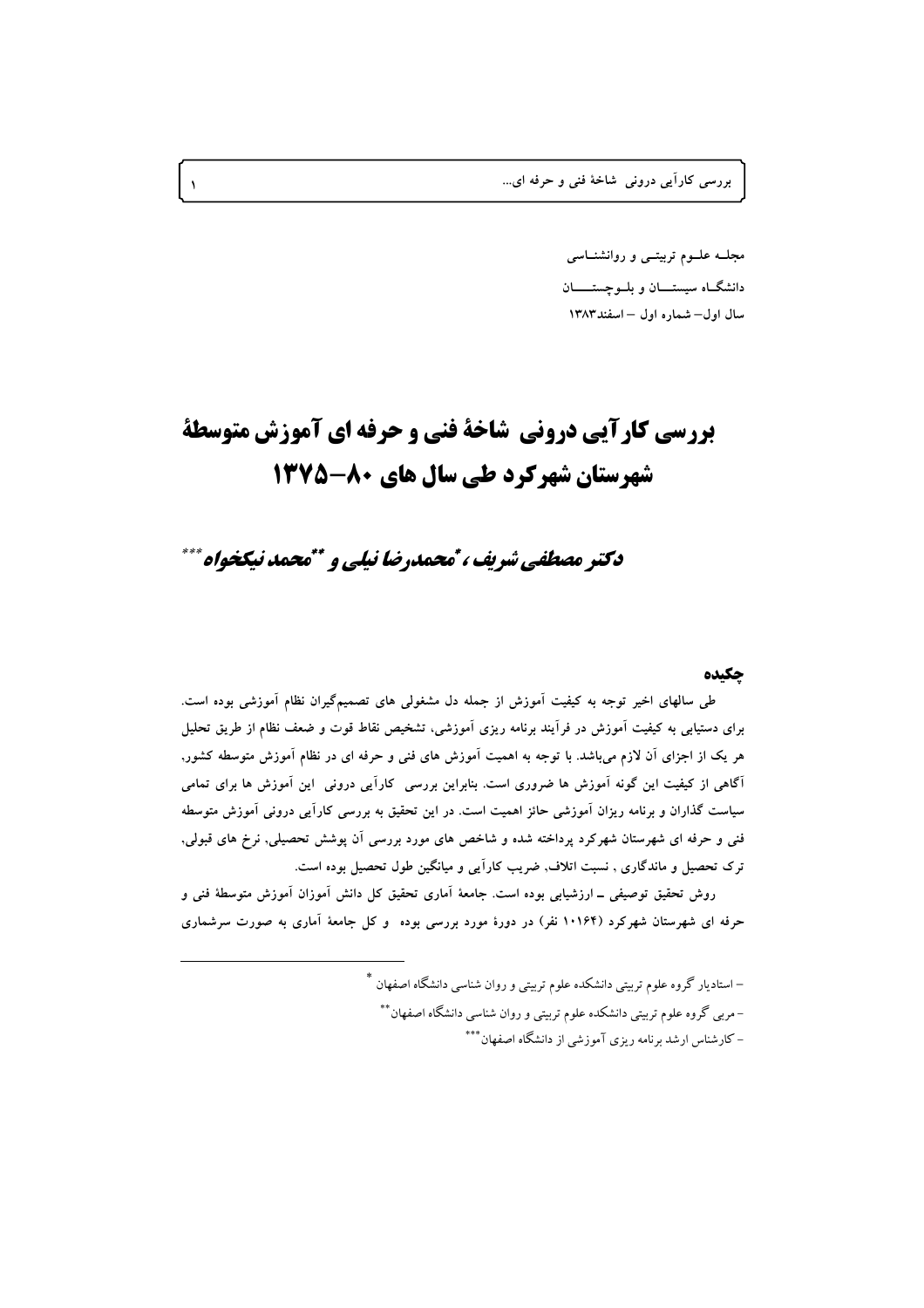مورد بررسی قرار گرفته است. ابزار گردآوری اطلاعات مورد نیاز پروندهٔ تحصیلی دانش آموزان و فارغ التحصیلان. یایگاه اطلاعات نظام هماهنگ رایانه ای و دفاتر آمار موجود در سازمان آموزش و پرورش استان، ناحیه ها و واحدهای اَموزشی شهرستان بوده است. یافته های تحقیق نشان میدهد که پوشش تحصیلی اَموزش متوسطهٔ فنی و حرفه ای در دوره مورد بررسی نسبت به کل اَموزش متوسطهٔ شهرستان ۱۴/۱ درصد، نرخ قبولی ۷۵/۷۷ درصد. نرخ ترک تحصیل ۳۳/۶۸ درصد، نرخ ماندگاری ۶۶/۳۲ درصد، نرخ فارغ التحصیلی ۵۱/۷ درصد، نسبت اتلاف ۱/۴۳، ضریب کارایی ۰/۷ و میانگین طول تحصیل ۳/۵۶ سال بوده است.

**واژههای کلیدی:** کارایی درونی، پوشش تحصیلی، نرخ قبولی، نرخ ترک تحصیل، نرخ ماندگاری، نرخ فارغ التحصيلي، نسبت اتلاف، ضريب كارايي، ميانگين طول تحصيل .



مقدمه

آموزش متوسطه در همهٔ کشورها، یکی از مهمترین منابع تأمین نیروی انسانی برای برآوردن نیازهای مختلف بخشهای اقتصادی, اجتماعی و فرهنگی جامعه می باشد. بنابراین بخش مهمی از آموزش متوسطه که به منظور رشد و توسعهٔ اقتصادی ایجاد شده و گسترش و توسعه یافته است، شاخهٔ فنی و حرفه ای می باشد. «منظور ازآموزش های فنی و حرفه ای انجام انواع فعالیت هائی است که فرد را برای احراز شغل، حرفه و کسب و کاری آماده می کند و یا کارآیی و توانایی وی را در انجام آنها افزایش می دهد (دفتر امور آموزش و پرورش عمومی، فني و حرفه اي، ١٣٧١).

اهداف آموزش متوسطهٔ فنی و حرفه ای در آیین نامهٔ آموزشی (۱۳۷۹) به صورت زیر بیان گر دیده است:

۱ــ اعتلای سطح فرهنگ و دانش عمومی و پرورش ملکات و فضائل اخلاقی، بینش سیاسی و اجتماعی.

۲ــ شناخت بهتر استعداد و علاقه دانش آموزان و ایجاد زمینهٔ مناسب جهت هدایت آنان به سمت اشتغال مفيد.

۳ـ احراز آمادگی نسبی دانش آموزان برای ادامه تحصیل در رشته های علمی، کاربردی و تکنولوژی برای دستیابی به اهداف آموزش متوسطه فنی و حرفه ای باید از کیفیت این گونه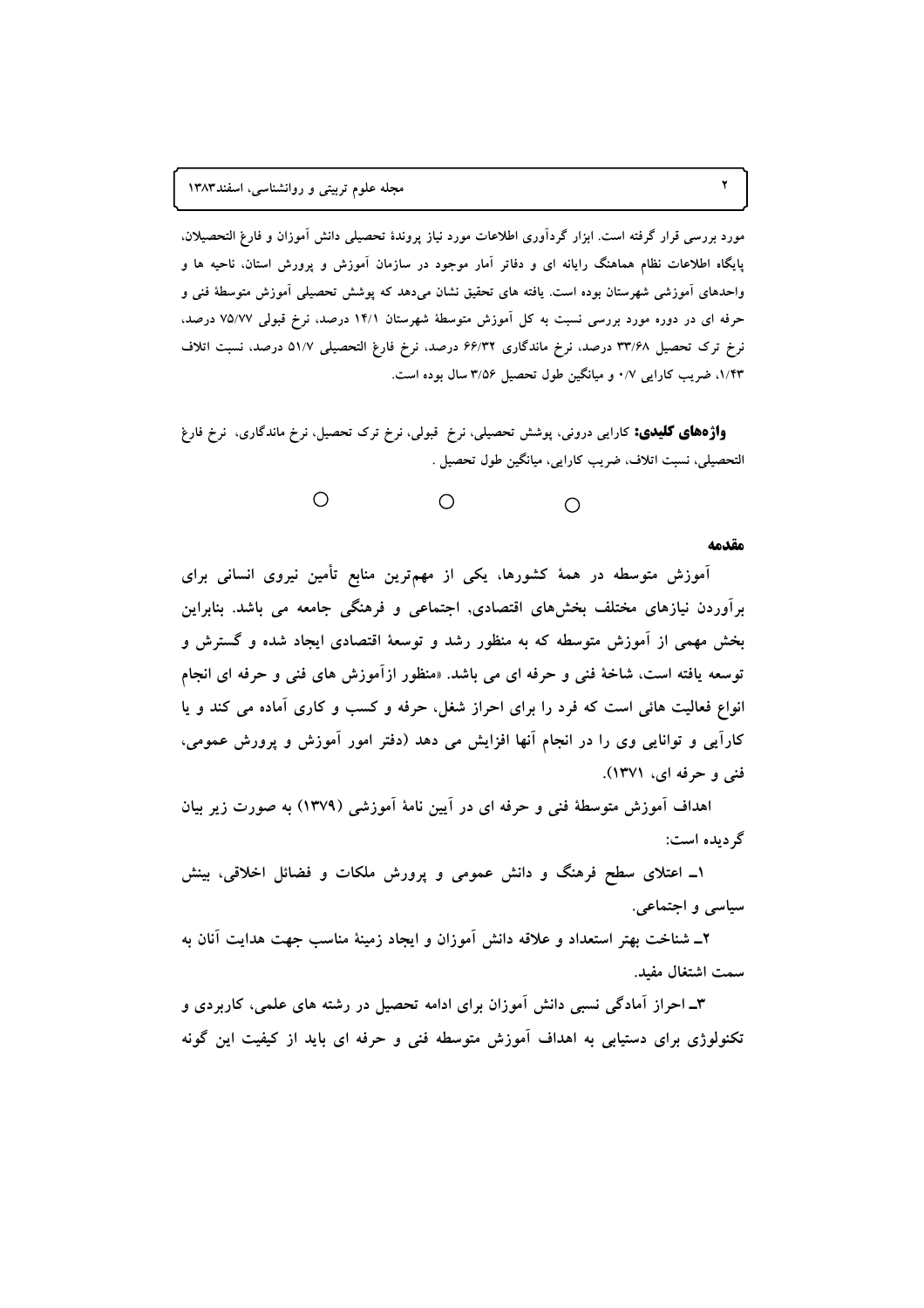بررسي کاراًيي دروني شاخهٔ فني و حرفه اي...

آموزش ها آگاهی پیدا کرد. از طریق بررسی و تعیین کارآیی درونی آموزش های متوسطهٔ فنی و حرفه ای می توان به میزان موفقیت آنها در رسیدن به اهداف از پیش تعیین شده پی برد و با بهره گیری از نتایج بدست آمده گامهای اساسی در جهت توسعه و گسترش این گونه آموزشها برداشت. مشاوران بانک جهانی(۱۳۷۳، ترجمه مشایخ) در مورد اهمیت ارزیابی کارآیی درونی آموزش های فنی و حرفه ای نوشته اند که، ارزیابی کاراًیی درونی برای گسترش دورهها و آموزشگاه ها همان قدر ضروری است که برای تجدید نظر در کیفیت دوره های کارآموزی، به ویژه هنگامی که از نظر کارآیی بیرونی آموزش فنی و حرفه ای جواب گوی بازارکار نباشد. به علاوه ارزیابی کارآیی درونی، مقایسه بین عملکرد دوره ها و مراکز مختلف آموزش فنی و حرفه ای را میسر می سازد و اتخاذ تصمیم برای گسترش، تجدیدنظر و یا حذف آنها را تسهیل می نماید.

در گزارش واحد آژانس منطقه ای توسعهٔ بین المللی ٔ ( ۲۰۰۳)آمده است که بیشترین کمکی که تلاش های این آژانس به توسعه و بهبود آموزش های فنی و حرفه ای نموده، بر موارد زیر متمرکز شده است: افزایش کارآیی منابعی که جهت ارائه این آموزش ها مورد استفاده قرار می گیرند، افزایش کمیت و کیفیت برونداد سرمایه گذاری ها در آموزش های فنی و حرفه ای و افزایش اثربخشی آموزش های فنی و حرفه ای در پاسخ گویی به نیازهای توسعهٔ اقتصادی و اجتماعی. ملاحظات عمومی که حمایت های آژانس را از فعالیت های آموزش های فنی و حرفه ای تحت تأثیر قرار می دهند، کارآیی درونی و بیرونی این آموزش ها می باشد. به زعم بوفاً (۲۰۰۱) اساسی ترین عوامل موفقیت برنامه های آموزش فنی و حرفه ای در همهٔ جوامع، توانایی درک و شناخت صحیح و بسیار دقیق دیگر نظام های حاکم بر جامعه (سیاسی، اقتصادی، اجتمایی و فرهنگی)، پیش بینی نیازها، شرایط وخواسته های آیندهٔ جامعه، سازماندهی و توزیع مناسب منابع موجود برای رسیدن به بیشترین هدف ها، سازگاری با دیگر عوامل در مواقع ضروری و پی گیری مستمر تغییرات سازنده و مثبت می باشد. بنابراین در برنامه ریزی

 $^{-1}$  - Technical education and skills development authority

 $2$  - Boupha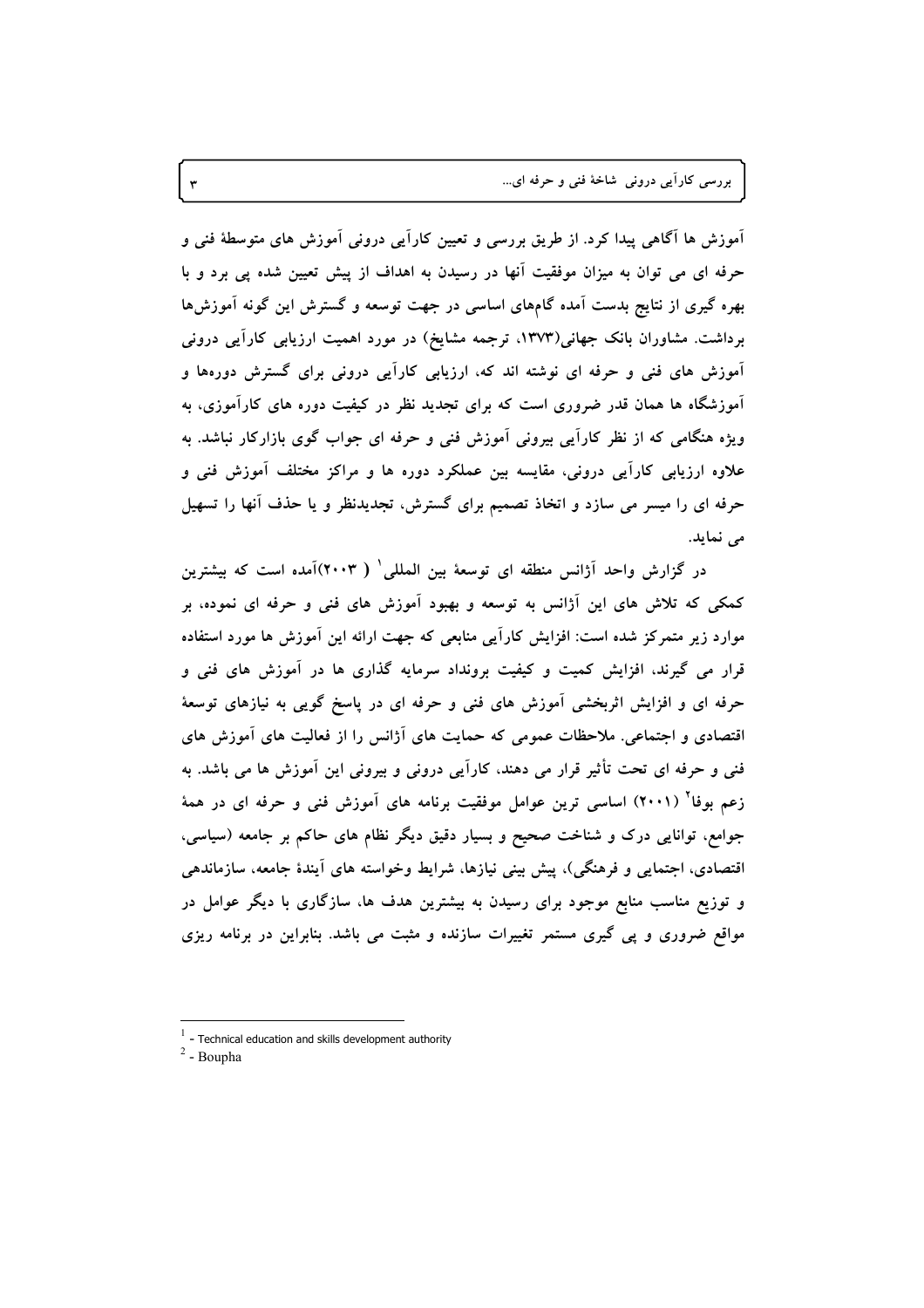آموزش های فنی و حرفه ای باید تغییرات اساسی در زمینه های مختلف جامعه را مد نظر داشت و با مشارکت بخش های مختلف برنامه ها را تدوین کرد.

مَسری<sup>۳</sup> (۲۰۰۳) بیان می کند که در بسیاری از کشورهای جهان استانداردهای اجرائی دقیقی برای ارزیابی برنامه های آموزش فنی و حرفه ای وجود ندارد، هر چند که استفادهٔ مؤثر از این استانداردها برای ارزیابی برنامه های اَموزش فنی و حرفه ای یکی از اولویت های اساسی این کشورها می باشد و علت اصلی این امر عدم آگاهی دقیق مسئولان از نحوهٔ اندازه گیری کارآیی درونی و بیرونی این آموزش ها می باشد.

مشاوران پونسکو(۱۳۷۰، ترجمه مشایخ) کارآیی را اصطلاحی میدانند که برای توصیف داده ها و ستاده ها به کار می رود و با توجه به بازده حاصل از یک نظام در مقایسه با درونداد آن محاسبه می شود. به زعم عماد زاده(۱۳۷۹) کارآیی درونی به مقایسه بین کیفیت ستاده های نظام آموزشی، مثل کسب مهارت های شناختی و هزینه های نهاده های آموزشی می پردازد. بدین ترتیب کارایی درونی نسبت محصول آموزشی به دست آمده به هزینه های بکار رفته می باشد. از این رو در برنامه ریزی آموزشی با بررسی و تعیین میزان می توان به تعامل بین اجزای مختلف نظام آموزشی و تعامل بین نظام آموزشی و بخشهای دیگر جامعه از قبیل نظامهای سیاسی، اقتصادی، فرهنگی و اجتماعی و میزان موفقیت برنامه ها پی برد. لذا با بررسی کاراً یی درونی نظام اَموزشی می توان به تجزیه و تحلیل، پیش بینی و نحوهٔ تأمین نیازهای نظام اَموزشی دست يافت.

مک ماهن ٔ به نقل از مشایخ(۱۳۸۰) بیان می دارد که هرگاه نظام اَموزشی را به تفکیک اجزای تشکیل دهندهٔ اَن که عبارتند، از درون دادها، فرایندها، محصول ها، بروندادها و پیامدها در نظر بگیریم، نشانگرهایی ارائه می دهد که سنجش کارآیی درونی و بیرونی را امکان پذیر میسازد. برای شاخص های درون داد می توان از تعداد دانش آموزانی که در دوره یا پایه ای خاص ثبت نام می کنند، یا پوشش تحصیلی، استفاده کرد. فرآیندها شامل سال هایی که دانش آموزان صرف نموده اند، نسبت اتلاف، نرخ قبولی، نرخ تکرار پایه، نرخ ترک تحصیل و نرخ

 $3$  - Masri

 $4$ - Mc Mahon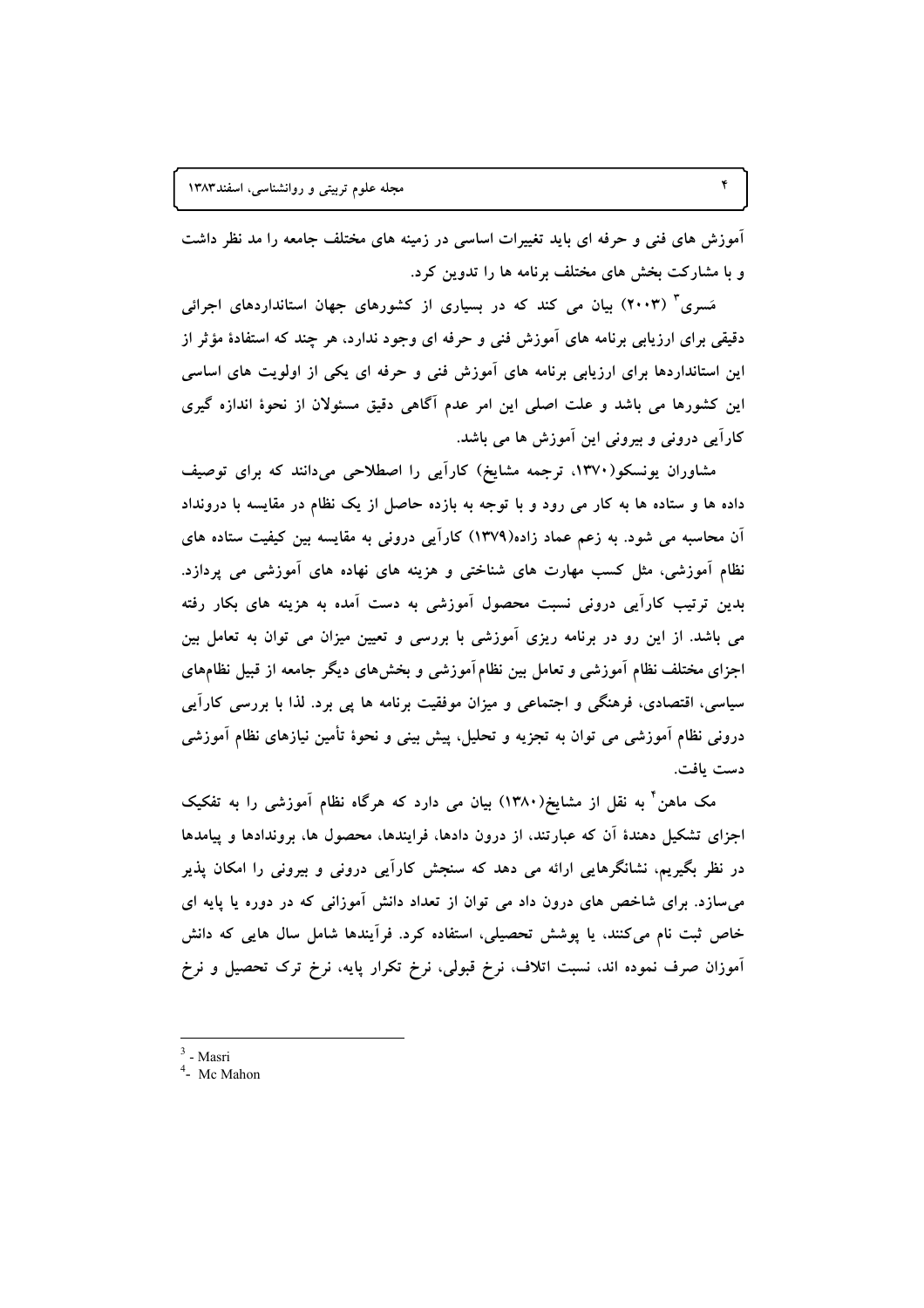ماندگاری، می باشند. محصولات و بروندادها شامل تعداد فارغ التحصیلان، تعداد واحدهای درسی به اتمام رسیده و تغییر در نگرش، دانش و توانش فارغ التحصیلان است.

تحقیقات انجام شده در کشورهای مختلف حاکی از پایین بودن میزان کارایی درونی آموزش بوده است. بطوری که ویلیام آیرز از مسئله عدم کارآیی نظام آموزشی در آمریکا به عنوان یک بحران نام می برد و در مطالعه خود درباره مدارس شیکاگو می نویسد که نزدیک به ۵۰ درصد دانش آموزانی که وارد دبیرستان های شیکاگو می شوند، ترک تــحصیل مــي كنند، يا موفق به فارغ التحصيل شدن نمي شوند و از بين آنهايي كه به موقع فارغ التحصيل می شوند فقط یک سوم قادر به خواندن در سطح مورد انتظار هستند(عزیززاده و ماشینی،۱۳۷۴).

بولتین<sup>۵</sup> (۱۹۹۷) در مـــــورد کاراَیی مدارس اَموزش فنی و حرفه ای بیان میدارد که بررسی ها حاکی است که کیفیت آموزش هایی که اکثر مدارس ارائه می دهند بسیار پایین مے باشد.

عزیززاده و همکارانش در تحقیقی که در سال ۱۳۷۲ انجام داده اند، وضعیت کارآیی دوره متوسطه را چنین ترسیم نموده اند: در مجموع۵۰ درصد دانش آموزان پسر و ۴۱ درصد دانشآموزان دختری که وارد دبیرستان می شوند، تحصیلات خود را ناقص رها کرده و قبل از اخذ دیپلم ترک تحصیل می کنند و تنها ۳۲ درصد دانش آموزان پسر و۴۴ درصد دانش آموزان دختری که وارد دبیرستان می شوند، می توانند دوره متوسطه را به اتمام رسانده و مدرک دیپلم اخذ کنند. نتایج تحقیق فاتحی(۱۳۸۱) حاکمی از آن است که نسبت اتلاف دانش آموزان فنی و حرفهای استان اصفهان ۱٬۹۴بوده است. این نسبت برای دانش آموزان پسر ۲٬۲۶ و دانش آموزان دختر ۱/۴۵ بوده است, ضریب کاراًیی درونی مجموع دانش اَموزان فنی وحرفه ای استان ۰/۵۲ و ضریب کارآیی درونی دانش آموزان پسر ۰/۴۴ و دانش آموزان دختر ۰/۶۹ بوده است, میانگین طول تحصیل ۳/۳۷ سال و میانگین طول دوره تحصیل دانش آموزان پسر ۳/۴۷ سال و دانش آموزان دختر ۳/۲۲ سال بوده است و درصد فارغ التحصیلی برابر با ۶۲/۲درصد بوده،درصد فارغ|لتحصیلی دانش آموزان پسر ۵۵/۵۱ درصد و دانش آموزان دختر ۱۹/ ۷۶ درصد بوده است.

 $5$  - Bulletin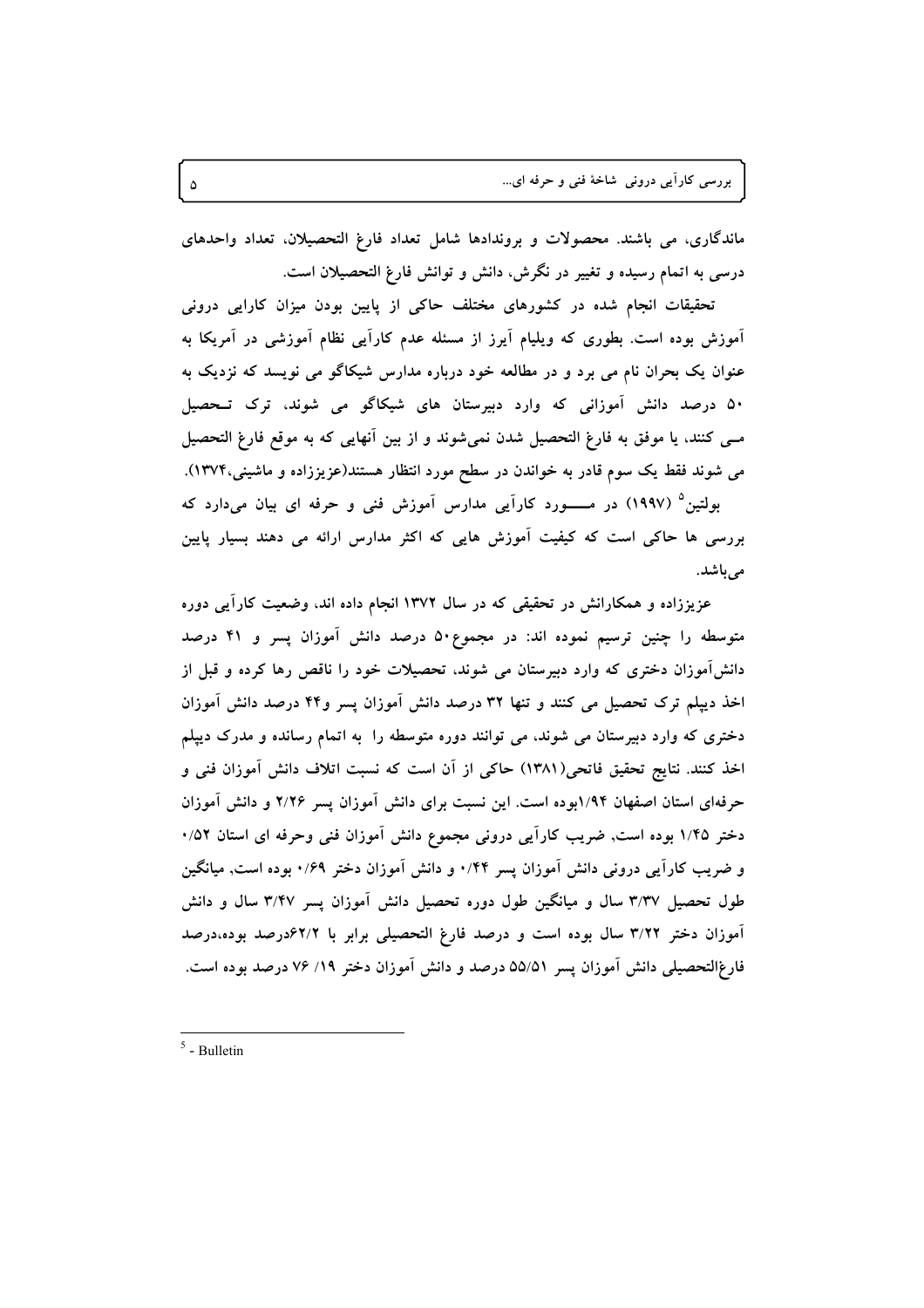اطلاع از کاراً یی نظام آموزشی مستلزم دریافت اطلاعات دربارهٔ کاراً یی درونی و بیرونی است. کارآیی درونی به وسیلهٔ نشانگرهای درون دادها و فرآیندها و برون دادها قابل سنجش است، در حالي كه كارآيي بيروني بيشتر به وسيلهٔ پيامدها كه حاصل ميزان ياسخ گويي برون دادهای نظام به نیازهای جامعه و بازار اشتغال است ارزیابی می شود(مشایخ،۱۳۸۰). با توجه به اهمیت مقوله کارایی، این تحقیق به بررسی کارایی درونی شاخه آموزش فنی و حرفهای شهرستان شهرکرد پرداخته است. بنابراین این پژوهش در پی یافتن پاسخ به این اهداف و سوالها می باشد

۱- تعیین پوشش تحصیلی آموزش متوسطهٔ شاخهٔ فنی و حرفه ای شهرستان شهرکرد از کل آموزش متوسطهٔ شهرستان شهرکرد.

۲- تعیین نرخ های قبولی، ترک تحصیل، ماندگاری، نسبت اتلاف و ضریب کاراَیی آموزش های متوسطه شاخهٔ فنی و حرفه ای شهرستان شهرکرد.

٣- تعيين نرخ فارغ التحصيلي و ميانگين طول تحصيل أموزش متوسطه شاخهٔ فني و حرفه ای شهرستان شهر کرد.

۱- پوشش تحصیلی آموزش متوسطهٔ شاخهٔ فنی و حرفه ای شهرستان شهرکرد نسبت به کل آموزش متوسطهٔ شهرستان(نظری، فنی و حرفه ای، کار و دانش) چقدر است؟

۲– نرخ های قبولی، ترک تحصیل، ماندگاری، نسبت اتلاف و ضریب کاراًیی اَموزش متوسطهٔ شاخهٔ فنی و حرفه ای شهرستان شهرکرد چقدر است؟

٣- نرخ فارغ التحصيلي و ميانگين طول تحصيل أموزش متوسطهٔ فني و حرفه اي شهر ستان شهر کر د چقدر است؟

## روش تحقيق

این تحقیق با توجه به اهداف و ماهیت از نوع تحقیقات کاربردی می باشد. چون در این تحقیق به بررسی کاراًیی درونی اَموزش متوسطهٔ فنی و حرفه ای شهرستان شهرکرد پرداخته شده است، روش تحقیق توصیفی ــ ارزشیابی بوده است. جامعهٔ اَماری تحقیق کل دانش اَموزان مشغول به تحصیل در پایه های دوم و سوم آموزش متوسطهٔ شاخه فنی و حرفه ای شهرستان شهرکرد (۱۰۱۶۴ نفر) طی سال های ۸۰ ـ۱۳۷۵ بوده است و کلیهٔ جامعهٔ آماری به عنوان نمونهٔ

۶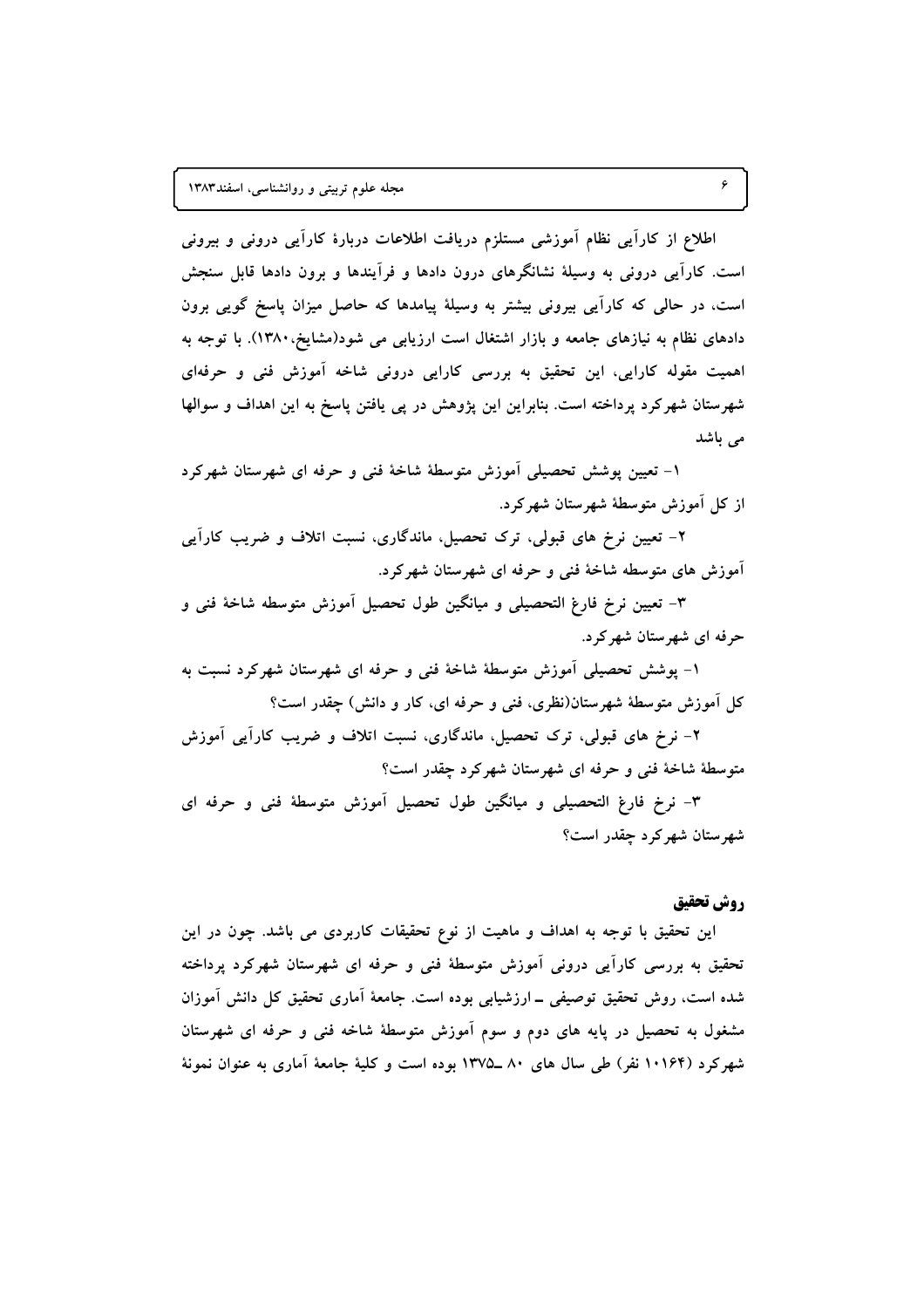بررسی کاراً یی درونی شاخهٔ فنی و حرفه ای...

آماری به صورت سرشماری مورد بررسی قرار گرفته شده است. ابزار گردآوری اطلاعات, پروندهٔ تحصیلی دانش اَموزان, پایگاه اطلاعاتی نظام هماهنگ رایانه ای(انفورماتیک) موجود در سازمان آمــوزش و پرورش استان ، نواحی و مناطق آموزشی ترک تحصیل کنندگان، آمار فارغ التحصیلان (پس از ۳ سال، ۴ سال و بیشتر از۴سال) و آمار در ورودی های هر سال به تفکیک جنس و منطقهٔ آموزشی می باشند. به زعم عزیززاده و برزویان(۱۳۶۹) این فرم ها در تمامی تحقیقات مربوط به کارآیی درونی مورد استفاده بوده و روایی و اعتبار آن تأیید شده است.برای خلاصه, طبقه بندی و محاسبه نرخ ها و نسبت ها از آمار توصیفی(درصدها، نسبت ها و فراوانی) و شاخص های برنامه ریزی آموزشی شامل پوشش تحصیلی، نرخ های قبولی، ماندگاری و ترک تحصیل و فارغ التحصیلی، نسبت اتلاف, میانگین طول تحصیل و ضریب کارآیی که توسط عزیززاده و ماشینی(۱۳۷۴) پیشنهاد شده است، استفاده گردید. در نظام ترمی ــ واحدی ارزشیابی از درس ها به صورت تک درس می باشد و برای محاسبهٔ نرخ ها و نسبت ها از معادله های زیر استفاده شده است. يوشش تحصيلي أموزش فني و حرفه اي

۰۰۰× تعداد دانش آموزان ثبت نام کننده در آموزش متوسطهٔ فنی و حرفه ای کل دانش آموزان ثبت نام کننده در آموزش متوسطه

نرخ قبولي

$$
D_t^{t'} = s_t - \sum_{t_1 = t}^{t'} G_t^{t'} + s_t^{t'} \Big)
$$

$$
W_{1}R_{1} = \frac{\sum u_{s}}{96\sum G} \qquad \text{with} \qquad
$$

$$
C.E = \frac{96\sum G}{\sum u_s}
$$

$$
\sum_{t'=2/5}^{4/5} G_t^{t'} t' \underbrace{G_t^{t'} t'}_{t'=2/5} \underbrace{G_t^{t'}} G_t^{t'}
$$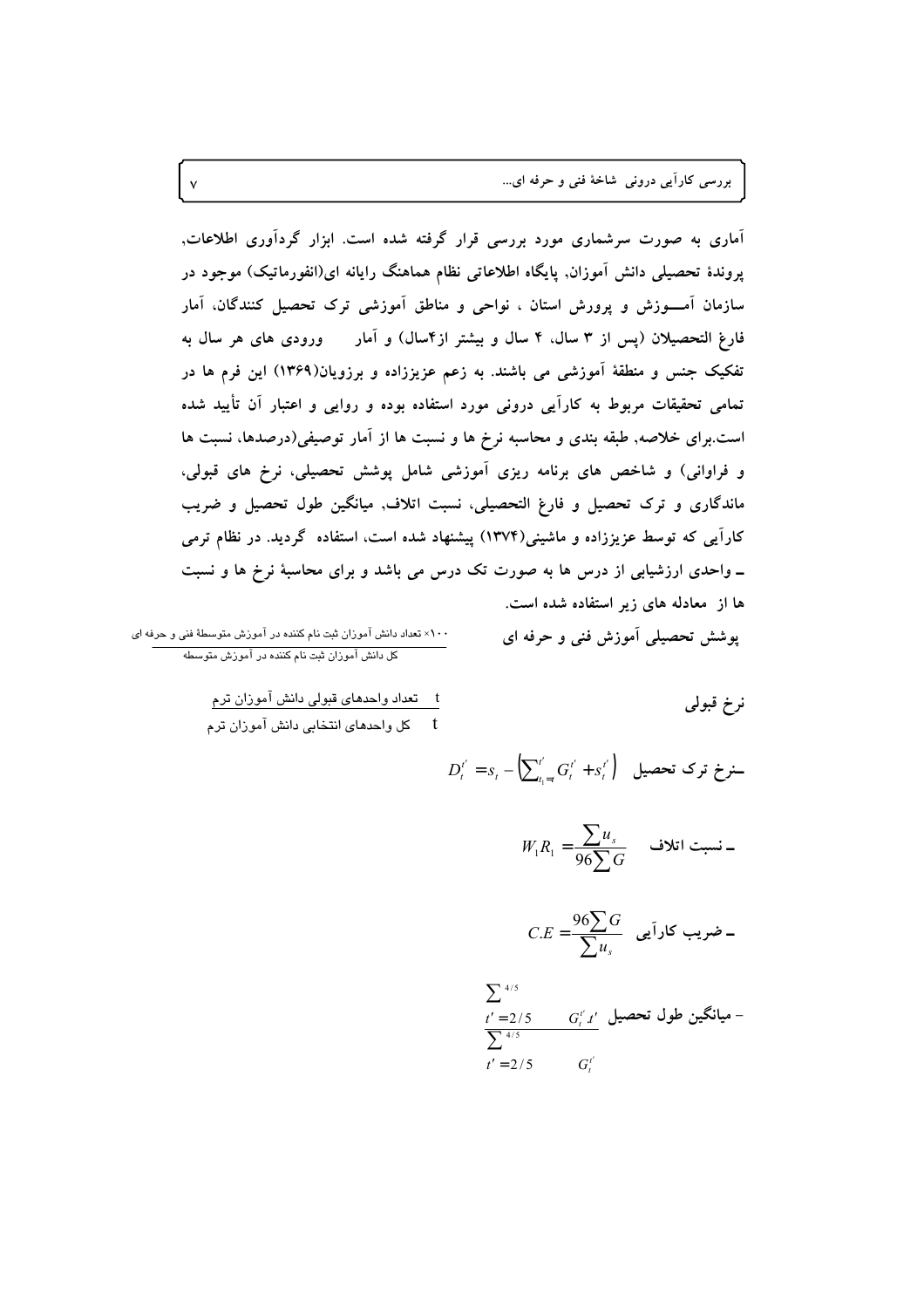$$
s_{t} - \sum_{t'} \frac{4/5}{t'} = \frac{t' = 2/5}{s_{t}} \times 100 \times 100 \text{ if } t' = \frac{D_{t}^{t'}}{s_{t}} \times 100
$$

ــ نرخ ماندگاری: مفهوم نرخ ماندگاری این است که چه نسبت یا درصدی از دانش آموزان ورودی سال t می توانند به سال بعد (۱+ t ) و همین طور سال های بعد برسند. با محاسبهٔ تعداد تارکان تحصیلی از دانش آموزان ورودی سال t در سال t می توان نرخ ماندگاری را حساب کر د.

نتايج

**سئوال اول:** پوشش تحصیلی اَموزش متوسطهٔ شاخهٔ فنی و حرفه ای شهرستان شهرکرد نسبت به کل آموزش متوسطهٔ شهرستان(نظری، فنی و حرفه ای، کار و دانش) چقدر است؟ داده های مربوط به این سئوال در جدول زیر آمده است.

| کل            |          | دختر                     |               | پسر        | پوشش تحصیلی |          |
|---------------|----------|--------------------------|---------------|------------|-------------|----------|
| شهرستان       | ناحيه    | شهرستان                  | ناحيه         | شهر ستان   | ناحيه       | نسبت به: |
| 7.9/0         | 7.7.     | $/$ $\gamma$             | $7 \cdot$     | 711        | 7.50        | ناحيه ۱  |
| 7.0/T         | /11/7    | /17                      | $10^{\prime}$ | /9/9       | 197         | ناحيه٢   |
| /1/9          | 7.19     | 1/1/9                    | $/Y\Lambda/1$ | /7/        | /77/        | سامان    |
| $/ \cdot / 1$ | $\gamma$ | $/$ $\cdot$ / $\sqrt{2}$ | 7.77          | $\gamma$ . | $\gamma$ .  | کیار     |
| 711/1         |          | $/\Lambda$ /۳ $\Lambda$  |               | /11/9      |             | جمع      |

جدول(۱) نرخ پوشش تحصیلی آموزش فنی وحرفهای

دادههای جدول(۱) حاکی از اَن است که پوشش تحصیلی دانش اَموزان اَموزش متوسطهٔ فنی و حرفه ای شهرستان شهرکرد از کل دانش آموزان مقطع متوسطهٔ شهرستان(نظری، فنی و حرفه ای، کار و دانش) در دورهٔ مورد بررسی حدود ۱۴ درصد بوده است, از این نسبت حدود ۱۰ درصد در واحدهای آموزشی متوسطهٔ فنی و حرفه ای پسرانه و ۴ درصد در واحدهای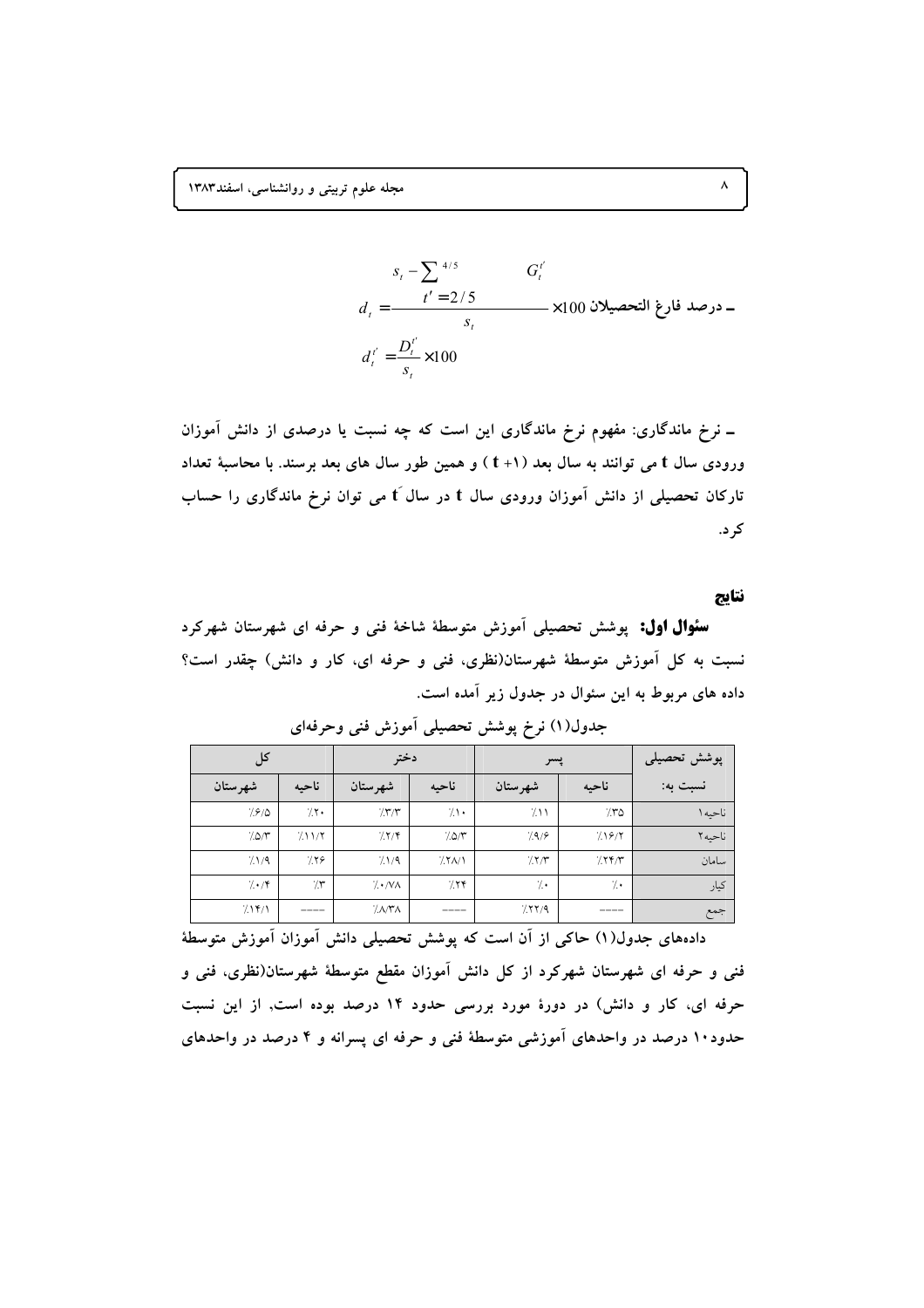بررسی کاراً یی درونی شاخهٔ فنی و حرفه ای...

آموزشی دخترانه مشغول به تحصیل بوده اند. یوشش تحصیلی پسران آموزش متوسطهٔ فنی و حرفه ای نسبت به کل دانش آموزان پسر آموزش متوسطهٔ شهرستان حدود ۲۳ درصد و پوشش تحصیلی دانش آموزان دختر نسبت به کل دانش آموزان دختر ۸/۴ درصد بوده است. آموزش متوسطهٔ فنی و حرفه ای ناحیه یک با ۶/۵ درصد بالاترین و کیار با ۰/۴ درصد کمترین نرخ پوشش تحصیلی را داشته اند. پوشش تحصیلی آموزش متوسطهٔ فنی و حرفه ای ناحیه دو و سامان نسبت به شهرستان به ترتیب ۵/۳ درصد و ۱/۹ درصد بوده است. بالاترین نرخ پوشش تحصیلی را دانش آموزان پسر ناحیه یک داشته اند که نسبت به کل دانش آموزان پسر متوسطهٔ ناحیه ۳۵ درصد و نسبت به کل دانش آموزان پسر متوسطهٔ شهرستان ۱۱ درصد بوده است. دانش آموزان دختر آموزش متوسطهٔ فنی و حرفه ای ناحیه یک با ۳/۳ درصد بالاترین درصد پوشش تحصیلی دانش آموزان دختر آموزش متوسطهٔ فنی و حرفه ای شهرستان را به خود اختصاص داده اند.

**سئوال دوم:** نرخ های قبولی، ترک تحصیل، ماندگاری، نسبت اتلاف و ضریب کارآیی آموزش متوسطهٔ شاخهٔ فنی و حرفه ای شهرستان شهرکرد چقدر است؟داده های مربوط به این سئوال در جدول زير آورده شده است.

| ناحيه يا منطقه | نرخ قبولى | نرخ ترک تحصیل | نرخ ماندگاری   | نسبت اتلاف       | ضريب                 |
|----------------|-----------|---------------|----------------|------------------|----------------------|
|                |           |               |                |                  | کارایی               |
| ناحیه ۱        | 7.55      | 7.81/9        | 7.01           | 1/80             | .799                 |
| ناحبه ۲        | 7.197/    | 7.59N         | 7.077          | $1/\tilde{r}$    | $\cdot$ / $\vee\tau$ |
| سامان          | ۷۶⁄∵      | 7577          | 7.197/         | $1/\Delta$ 9     | $\cdot$ /۶۳          |
| كيار           | '/.a      | 750/9         | $7.9 \cdot 10$ | $1/\Delta r$     | $\cdot$ /90          |
| پسر            | 7.99/10   | 759.8         | 7.۶۳/۹۶        | 1/5r             | $\cdot$ /۶۱          |
| دختر           | 7.19/7    | 7717          | 7.V1708        | 1/17             | $\cdot/\Lambda$ 9    |
| شهرستان        | V.VO/VV   | 757/8A        | 7.99/77        | $1/\mathfrak{r}$ | $\cdot/\vee$         |

جدول(۲) نرخهای قبولی، ترک تحصیل و ماندگاری، نسبت اتلاف و ضریب کارایی

جدول(۲) حاکی از آن است که نرخ قبولی آموزش متوسطهٔ فنی و حرفه ای شهرستان شهر کرد، در دورهٔ مورد بررسی ۷۵/۷۷ درصد بوده است. نرخ قبولی دختران حدود ۸۹/۲ درصد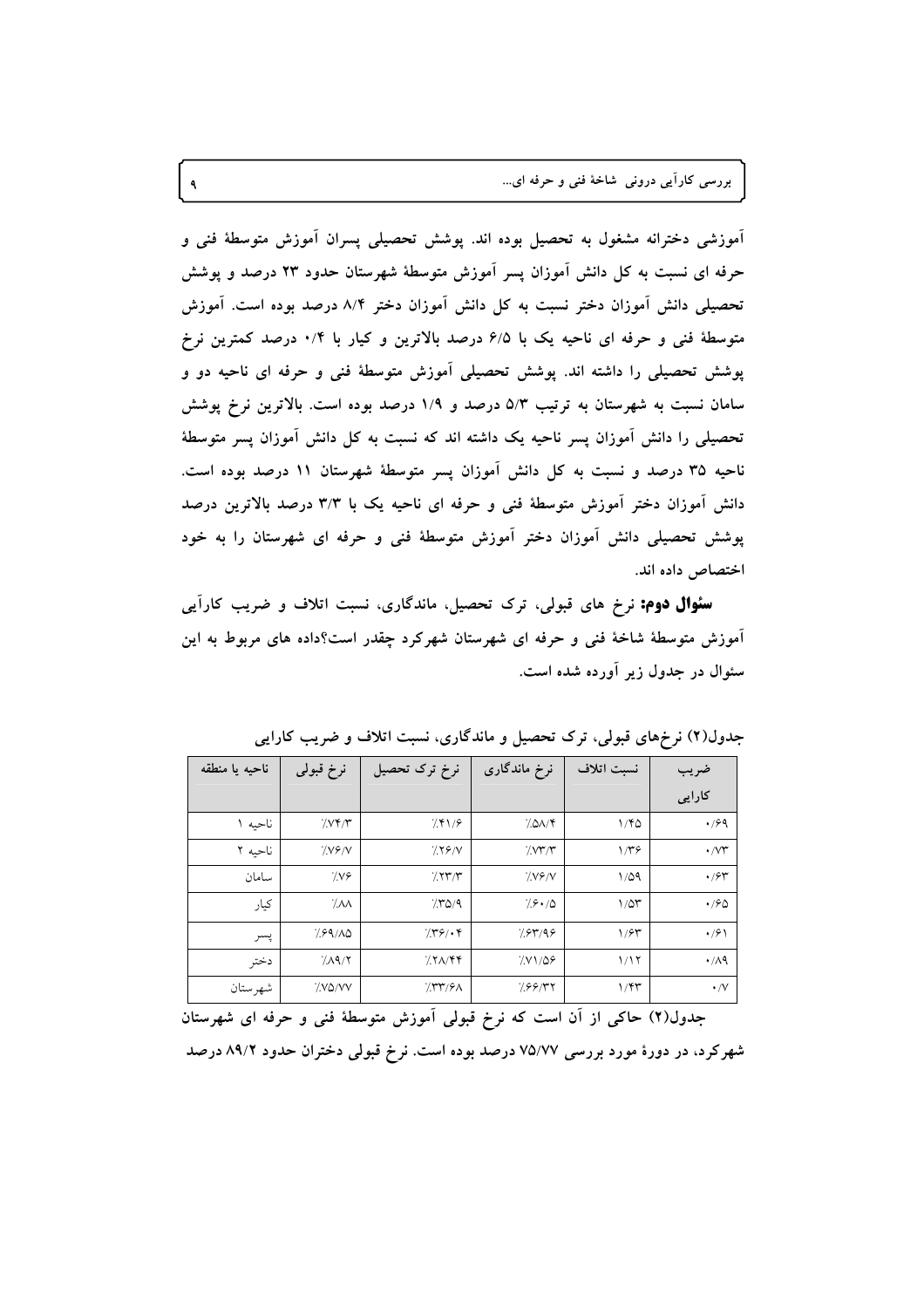و نرخ قبولي پسران. ۶۹/۸۵ درصد بوده است. نرخ قبولي ناحيهٔ يک ۷۴/۳ درصد. ناحيه دو ۷۶/۷ درصد، سامان ۷۶ درصد و کیار ۸۸ درصد می باشد.

نرخ ترک تحصیل در شهرستان ۳۳/۶۸ درصد بوده است، از این میزان، نرخ ترک تحصیل پسران ۳۶/۰۴ درصد و نرخ ترک تحصیل دختران ۲۸/۴۴ درصد بوده است. بالاترین نرخ ترک تحصیل ۴۱/۶ درصد می باشد که مربوط به اَموزش متوسطهٔ فنی و حرفهای ناحیه یک و کمترین نرخ ترک تحصیل ۲۳/۳ درصد و مربوط به سامان می باشد.

نرخ ماندگاری آموزش متوسطهٔ فنی و حرفه ای شهرستان شهرکرد در دورهٔ مورد بررسی ۶۶/۳۲ درصد بوده است، نرخ ماندگاری برای دختران ۷۱/۵۶ درصد و پسران ۶۳/۹۶ درصد بوده است. آموزش متوسطهٔ فنی و حرفه ای سامان و ناحیه دو بیشترین نرخ ماندگاری را به ترتیب با ۷۶/۷ درصد و ۷۳/۳ درصد و کمترین نرخ ماندگاری را کیار و ناحیه یک به ترتیب با ۶۰/۵ درصد و ۵۸/۴ درصد داشته اند.

نسبت اتلاف در شهرستان ۱/۴۳ بوده است، نسبت اتلاف پسران ۱/۶۳ و دختران ۱/۱۲ بوده است. کمترین نسبت اتلاف ۱/۳۶ و مربوط به ناحیه دو و بیشترین نسبت اتلاف ۱/۵۹ و مربوط به سامان بوده است. نسبت اتلاف برای ناحیه یک و کیار به ترتیب ۱/۴۵ و۱/۵۳بوده است.

ضریب کارآیی اَموزش متوسطهٔ فنی و حرفه ای شهرستان ۰/۷ بوده است، ضریب کاراَیی پسران ۰/۶۱ یا ۶۱ درصد بوده است و ضریب کارآیی دختران۰/۸۹٪ معادل ۸۹ درصد بوده است. بنابراین ضریب کارایی پسران ۰/۰۹کمتر و دختران ۰/۱۹ بیشتر از ضریب کارآیی شهرستان بوده است. بالاترین ضریب کارآیی آموزش متوسطهٔ شاخهٔ فنی و حرفه ای در دورهٔ مورد بررسی در شهرستان مربوط به ناحیه دو و ناحیه یک به ترتیب ًبا ۰/۷۳ و۰/۶۹ بوده است ، ضریب کارآیی کیار و سامان به ترتیب ۰/۶۵ و ۰/۶۳ بوده است.

**سئوال سوم:** نرخ فارغ التحصيلي و ميانگين طول تحصيل أموزش متوسطهٔ فني و حرفه اي شهرستان شهرکرد چقدر است؟ داده های مربوط به این سئوال در جدول زیر آمده است.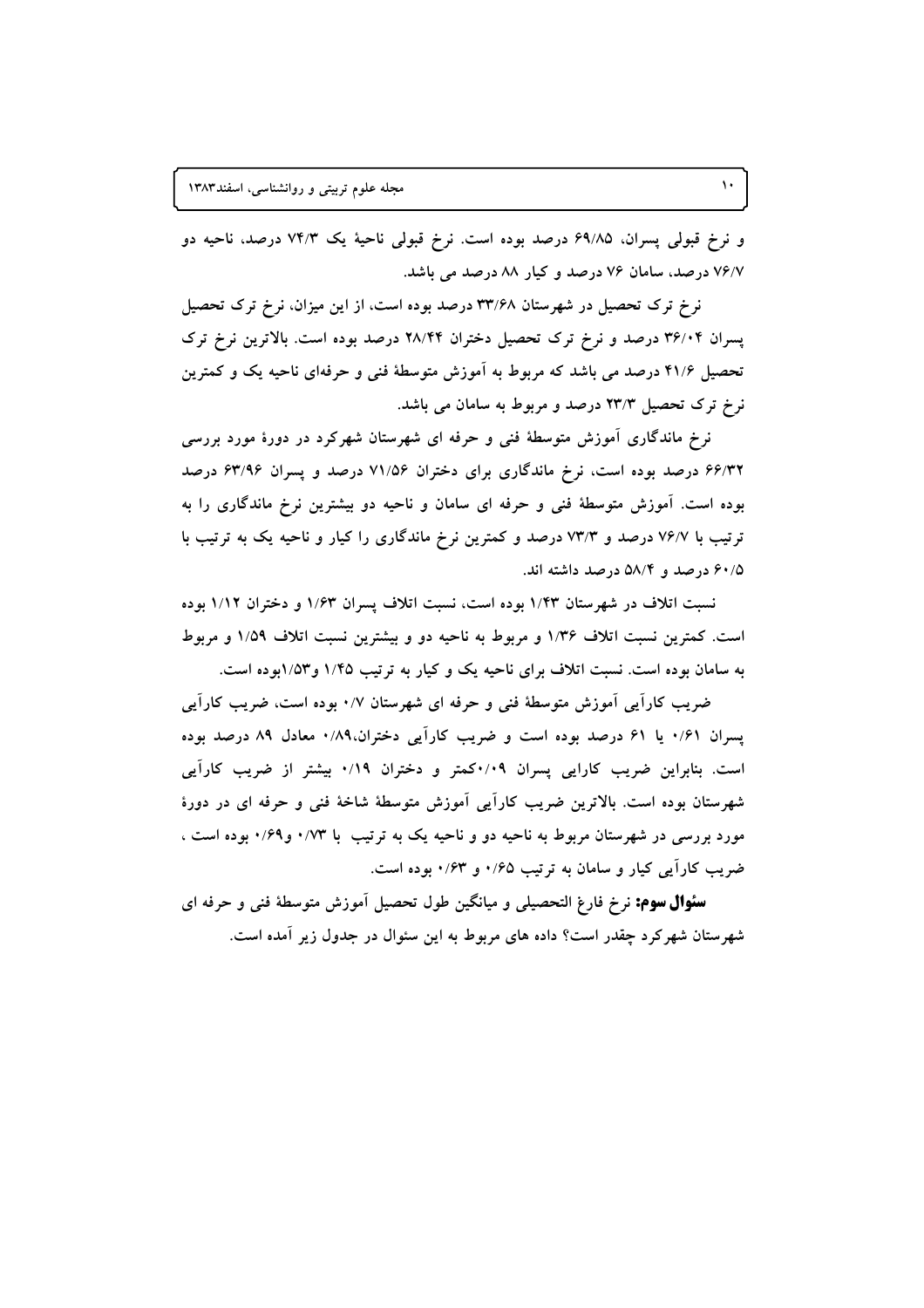بررسی کاراً یی درونی شاخهٔ فنی و حرفه ای...

| ناحيه يا منطقه | نرخ فارغ التحصيلي |                    |                    | ميانگين طول تحصيل                 |                                   |                                   |
|----------------|-------------------|--------------------|--------------------|-----------------------------------|-----------------------------------|-----------------------------------|
|                | پسر               | دختر               | ميانگين            | پسر                               | دختر                              | جمع                               |
| ناحبه ا        | $/$ YV/ $\Lambda$ | 7.577              | 7.8V               | $\mathsf{r}/\mathsf{v}\mathsf{r}$ | $\mathsf{r} / \mathsf{r}$         | $\frac{6}{2}$                     |
| ناحیه ۲        | 7.09/9            | $7.81/\mathcal{F}$ | ۵۸/                | $\mathbf{y}/\mathbf{y}$           | $\mathsf{r}/\mathsf{r}\mathsf{r}$ | $\mathsf{r}/\mathsf{a}\mathsf{v}$ |
| سامان          | 7.87/8            | 7.9770             | 7.019              | $\mathsf{r}'/\mathsf{V}$          | $\mathsf{r} / \mathsf{r}$         | $\mathbf{r}/\mathbf{v}$           |
| کیار           |                   | $/Y\Lambda/\Delta$ | $77\lambda/\Delta$ |                                   | $\mathsf{r}/\mathsf{q}$           | $\mathbf{r}/\mathbf{q}$           |
| شهرستان        | 7.59              | 7.94/0             | 701/V              | $\mathsf{r}/\mathsf{v}$           | $\mathbf{r}/\mathbf{r}$           | $\frac{9}{2}$                     |

جدول (٣) نرخ فارغ التحصيلي و ميانگين طول تحصيل

جدول(٣) نشان مي دهد كه نرخ فارغ التحصيلي أموزش متوسطة فني و حرفه اي شهرستان شهرکرد در طی سال های۸۰ ــ ۱۳۷۵ حدود ۵۲ درصد بوده است، نرخ فارغ التحصیلی دانش آموزان دختر شهرستان ۶۴/۵ درصد و نرخ فارغ التحصیلی دانش آموزان پسر ۴۶ درصد بوده است؛ بالاترین نرخ فارغ التحصیلی را دانش آموزان دختر ناحیه یک با ۷۲/۵ درصد داشتهاند. ناحیه دو با ۵۸ درصد و کیار با ۳۸/۵ درصد به ترتیب بیشترین و کمترین نرخ فارغ التحصیلی را در بین نواحی آموزشی مورد بررسی داشته اند.

میانگین طول تحصیل آموزش متوسطهٔ فنی و حرفه ای شهرستان شهرکرد در دورهٔ مورد بررسی ۳/۵۶ سال بوده است. میانگین طول تحصیل دانش آموزان پسر در دورهٔ مورد بررسی ۳/۷ سال و میانگین طول تحصیل دانش آموزان دختر ۳/۳۴ سال بوده است. میانگین طول تحصیل دانش آموزان پسر شهرستان به هم نزدیک و حدود ۳/۷ سال بوده است. میانگین طول تحصیل دانش آموزان دختر کیار ۳/۹ سال بوده است، ولی میانگین طول تحصیل دانش آموزان دختر سه منطقهٔ اَموزشی ناحیه یک، ناحیه دو و سامان به هم نزدیک و حدود ۳/۳۲ سال بوده است.

## بحث و نتیجه گیری

این بررسی نشان داده است که آموزش متوسطهٔ فنی و حرفه ای شهرستان درصد کمی از دانش آموزان متوسطه، به ویژه دانش آموزان دختر را تحت پوشش خود قرار داده است، در حالي كه صافي(١٣٨١) در نقد نظام ترمي ــ واحدى بيان مي كند كه به نظر برخي از برنامه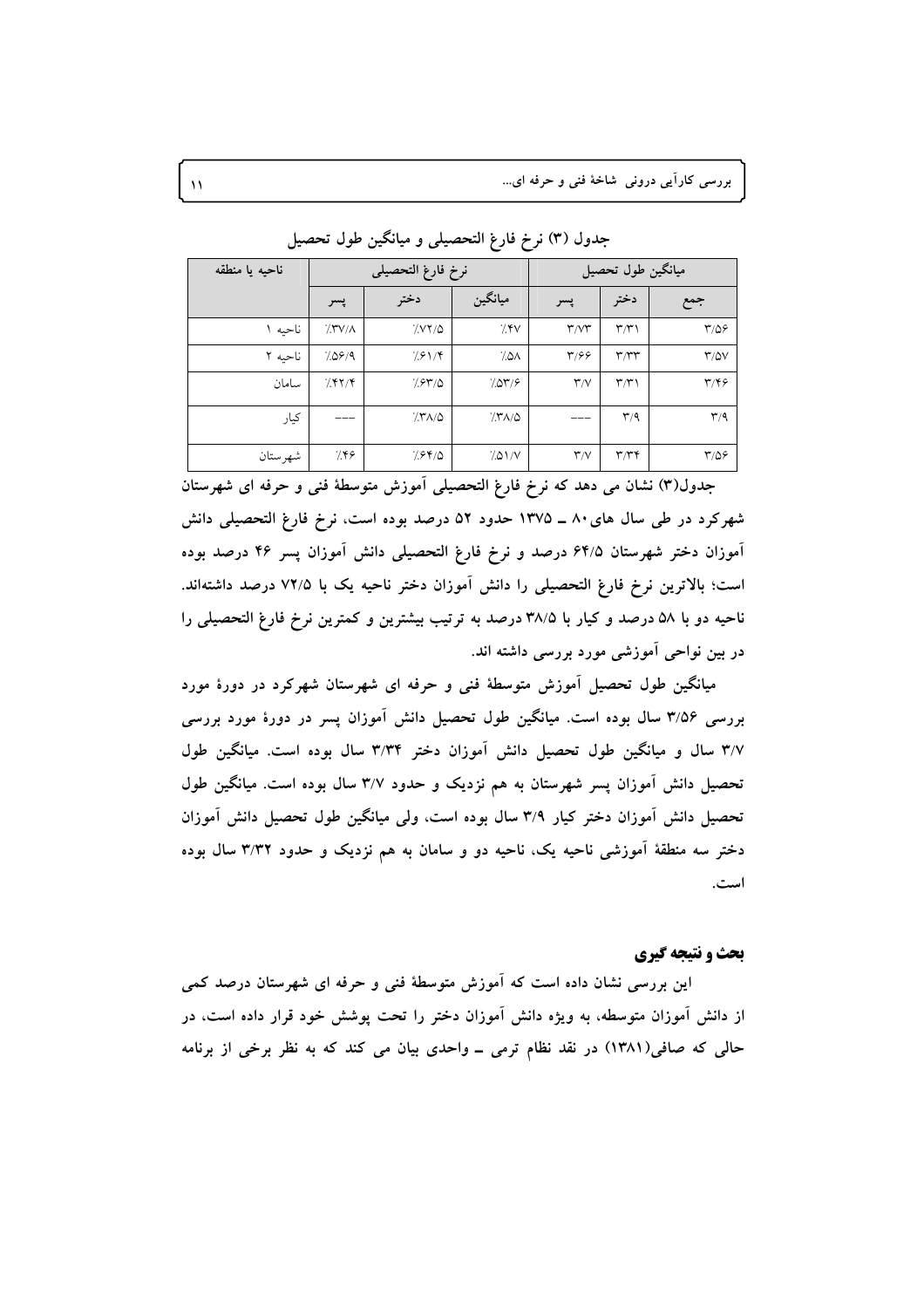ریزان اَموزشی یکی از نشانه های موفقیت نظام ترمی ــ واحدی افزایش گرایش دانش اَموزان متوسطهٔ کشور از ۱۳ درصد به ۲۷ درصد به رشته های فنی و حرفه ای می باشد؛ در شهرستان شهرکرد پوشش تحصیلی دانش آموزان دختر ۸/۴ درصد و کمتر از یک سوم آنچه صافی اعلام کرده است می باشد. این نسبت برای برخی مناطق شهرستان بسیار ناچیز و یا صفر بوده است، که یکی از عوامل اصلی آن کمبود و در برخی از منطقه های آموزشی نبود واحدهای آموزشی فنی و حرفهای بوده است. از عوامل دیگر پائین بودن پوشش تحصیلی آموزش متوسطهٔ فنی و حرفهای این است که اغلب دانش آموزان فکر می کنند که با انتخاب این رشتهها نمی توانند در دانشگاه در رشته های مورد نظر به ادامهٔ تحصیل بیردازند؛ و تصور دانش آموزان این است که بعد از اتمام دوره نمی توانند جذب مشاغل مرتبط با رشتهٔ تحصیلی و مشاغل با حقوق و دستمزد مناسب شوند. با توجه به پایین بودن پوشش تحصیلی این آموزش ها شایسته است مسئولان اَموزشی با ایجاد و گسترش هنرستان های فنی و حرفهای و تجهیز و توسعهٔ این واحدهای آموزشی با توجه به توان مندی و نیازهای استان زمینهٔ جذب دانش آموزان مستعد و فعال را به رشتههای فنی و حرفه ای فراهم نمایند و وضعیت پوشش تحصیلی یا میزان دسترسی دختران به آموزش متوسطهٔ فنی و حرفهای و نابرابری دسترسی به هنرستان های فنی و حرفه ای در بین منطقه ها و ناحیه های مختلف آموزشی استان را بیش تر مورد توجه قرار دهند.

در تمام واحدهای آموزشی مورد بررسی نرخ قبولی دانش آموزان دختر در واحدهای درسی انتخابی بالاتر بوده است. عوامل متعددی، از جمله بی علاقه بودن دانش آموزان پسر به درس به دلیل عدم اطمینان از یافتن شغل مناسب بعد از فراغت از تحصیل، اشتغال به کارهای دیگر در خارج از منزل در حین تحصیل ، سنگین تر بودن محتوای درس های فنی نسبت به درس های حرفه ای و کمبود کارگاه ها و تجهیزات آموزشی، میتواند موجب پائینتر بودن نرخ قبولی دانشآموزان پسر باشد. پیشنهاد کاربردی این پژوهش این است که، از یک طرف پوشش تحصیلی دختران در آموزش فنی و حرفهای افزایش پابد و از طرف دیگر، با تقویت کارگاهها و تجهیزات آموزشی، موجبات بهبودعملکرد دانشآموزان پسر فراهم شود.کمتر از یک سوم از دانش آموزان ورودی به آموزش متوسطهٔ فنی و حرفه ای شهرستان در دورهٔ مورد بررسی ترک تحصیل کرده یا تغییر رشته به شاخه های نظری و کار و دانش داده اند و میزان ترک تحصیل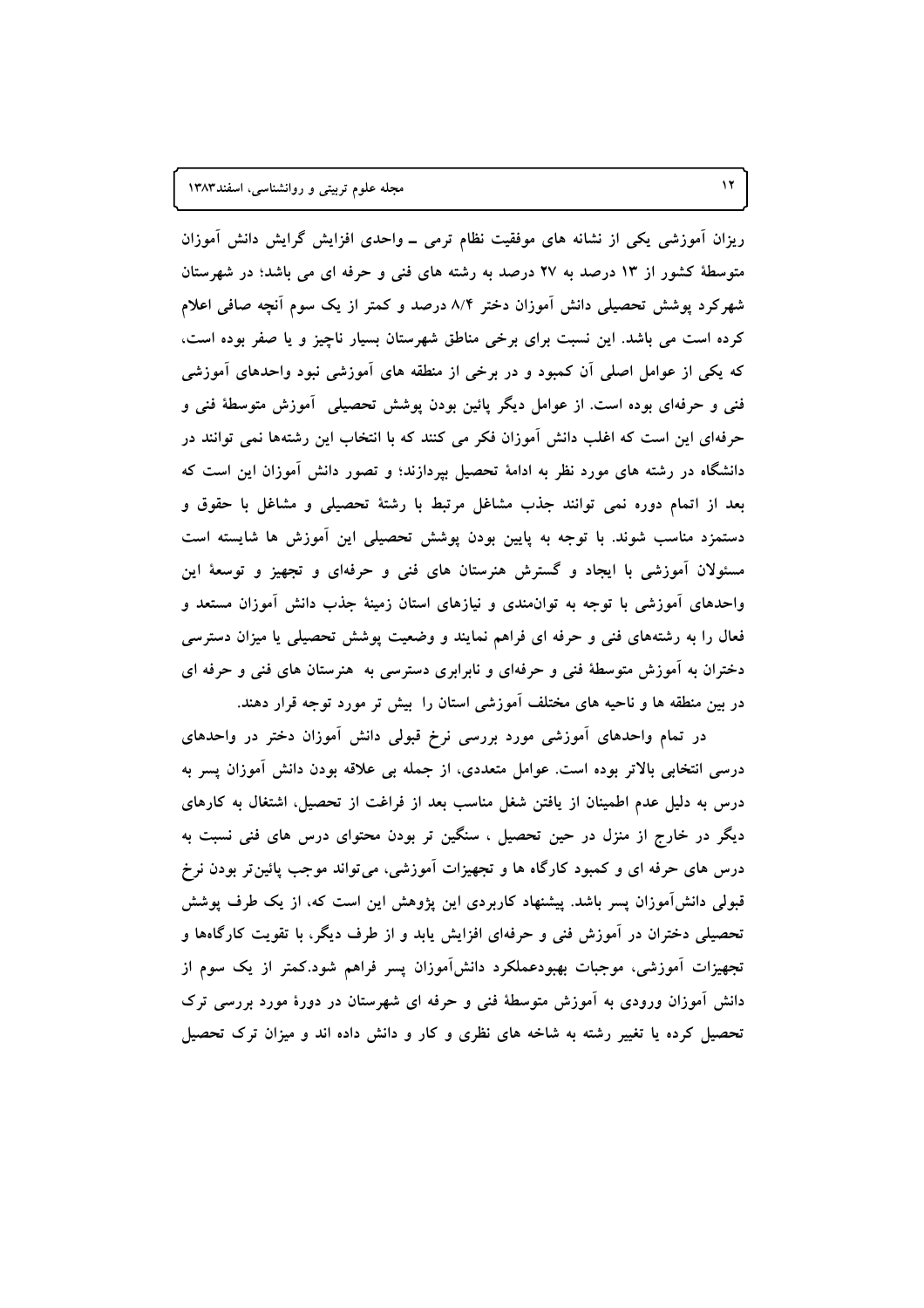بررسي کاراًيي دروني شاخهٔ فني و حرفه اي...

دانش آموزان پسر از دانش آموزان دختر بیشتر بوده است. در تحقیقی که عزیز زاده (۱۳۷۲) انجام داده است , مشاهده شد که در مجموع ۵۰ درصد دانش آموزان پسر و ۴۱ درصد دانش آموزان دختری که وارد دبیرستان می شوند، تحصیلات خود را ناقص رها کرده و قبل از اخذ دیپلم ترک تحصیل میکنند. نرخ ترک تحصیل دانش آموزان متوسطهٔ استان چهارمحال و بختیاری در تحقیق عزیززاده ۳۳ درصد بوده است که تفاوت چندانی با نرخ ترک تحصیل آموزش متوسطهٔ فنی و حرفه ای شهرستان شهرکرد در این تحقیق نداشته است. نکتهٔ جالب تحقیق عزیززاده که با نتایج این تحقیق نیز هم خوانی دارد این است که در اکثر استان های کشور دانش آموزان دختری که وارد دورهٔ متوسطه می شوند کمتر از دانش آموزان پسر ترک تحصیل می کنند. به نظر می رسد عامل اصلی ترک تحصیل در آموزش متوسطهٔ فنی و حرفه ای شهرستان به ویژه برای پسران مردودی در واحدهای درسی انتخابی و بالا رفتن سال های تحصیلی بوده است. از جمله دیگر علت های آن می توان به تغییر رشته و انتقال دانش آموزان متوسطهٔ فنی و حرفه ای به رشته های نظری به خاطر ادامهٔ تحصیل در دوره پیش دانشگاهی و آماده شدن برای ورود به رشته های متنوع مراکز آموزش عالمی و سنگین بودن حجم و محتوای کتاب های درسی اشاره کرد. همچنین از پسران بیشتر از دختران در تأمین هزینه ها و مخارج خانوادگی و نیازهای اقتصادی انتظار میرود، شایسته است که برنامهریزان و مجریان آموزش های متوسطهٔ فنی و حرفه ای جهت کاهش نرخ تکرار واحد های درسی و پایه تحصیلی در نظام سالی ــ واحدی اقدامات لازم را انجام داده مانع بالا رفتن سن و عقب ماندگی تحصیلی و در نتیجه ترک تحصیل دانشlموزان شوند.

نرخ ماندگاری در این تحقیق ۶۶/۳ درصد و نرخ ماندگاری دختران بیشتر از پسران بوده است؛ نرخ ماندگاری آموزش متوسـطهٔ کشـور در تحقیق عـــزیـــززاده (١٣٧٢) بیشتر بوده است؛ دلیل عمده آن تغییر رشتهٔ دانش آموزان رشته های فنی و حرفه ای به سایر رشته های متوسطه و حاکم بودن نظام آموزشی ترمی ــ واحدی در دورهٔ مورد بررسی میباشد. پیش بینی میشود که با نظام سالمی واحدی ً تقویت منابع اَموزشی، نرخ ماندگاری دانش اَموزان نیز افزایش يابد.

 $\mathcal{N}$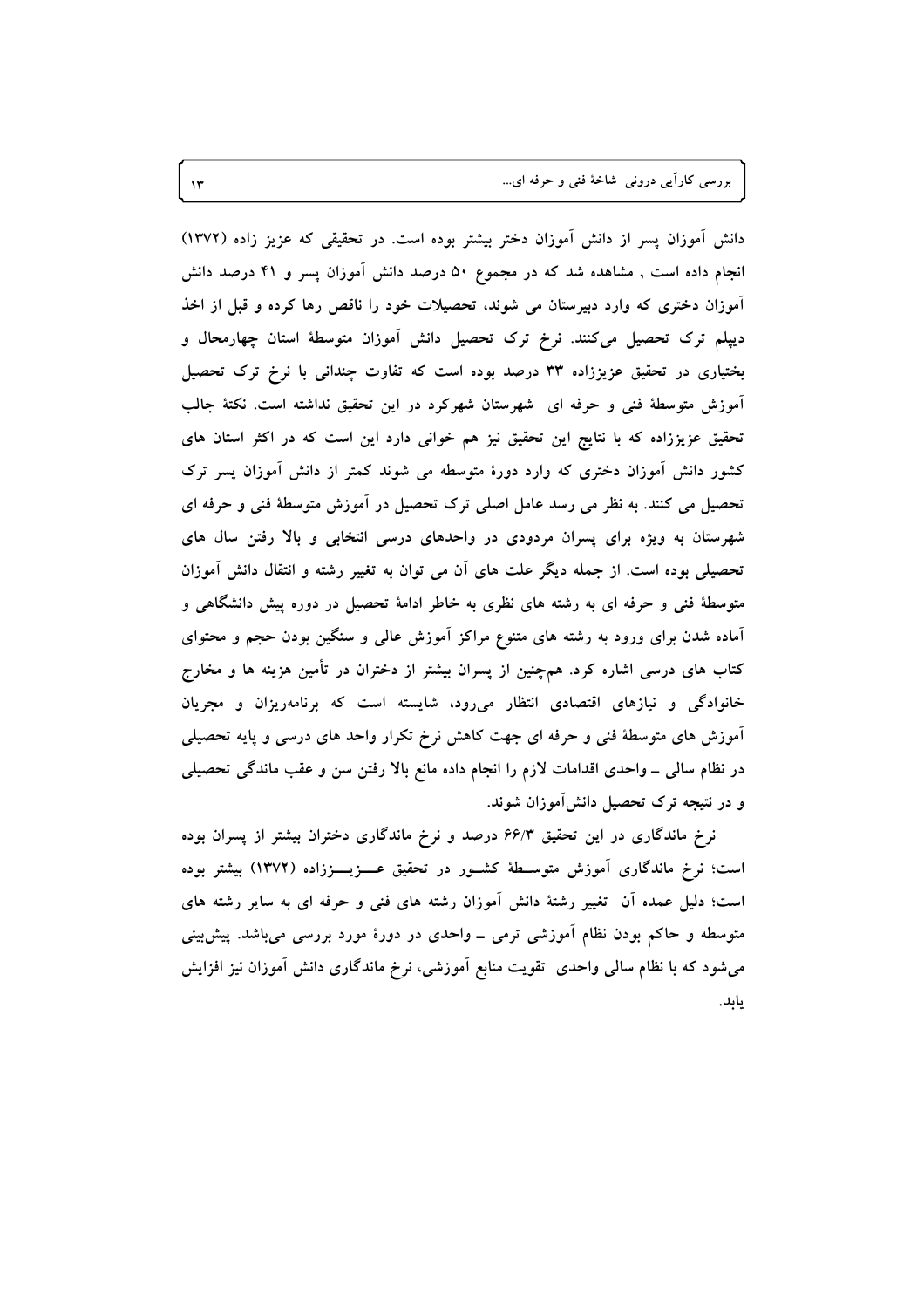نسبت اتلاف و درصد تکرار واحدهای درسی در این تحقیق برای پسران ۱/۶۳ و برای دختران۱/۱۲ بوده است, در تحقیق عزیززاده(۱۳۷۲) نیز نسبت اتلاف آموزش متوسطهٔ در کل کشور برای پسران ۱/۷۴ و در مورد دختران ۱/۵۴ بوده است و نسبت اتلاف در استان چهارمحال و بختیاری ۱/۳۸ بوده است.در تحقیق دیگری که توسط عزیززاده و برزویان (۱۳۷۹) انجام گرفته است، نسبت اتلاف در سال تحصیلی ۷۸ـ۱۳۷۷ در آموزش عمومی کشور۱/۴ و نسبت اتلاف دانش آموزان پسر ۱/۵۳ و دانشآموزان دختر۱/۳ بوده است. نتایج تحقیق فاتحی(۱۳۸۱) در استان اصفهان نیز نشان می دهد که نسبت اتلاف در آموزش فنی و حرفهای برای دانش آموزان پسر ۲/۲۶ و برای دانش آموزان دختر ۱/۴۵ بوده است.

درصد فارغ التحصيلي آموزش متوسطهٔ فني و حرفه اي شهرستان شهرکرد با ۵۱/۷ درصد، در مقايسه با نتايج تحقيق فاتحى(١٣٨١)، حدود ١٠/٥ درصد پايين تر از نرخ فارغ التحصيلي استان اصفهان با ۶۲/۲ درصد بوده است. در حالی که در استان اصفهان درصد فارغ التحصیلی دختران ۲۰/۶۸ درصد بیشتر از پسران بوده است، این نسبت در شهرستان شهرکرد ۱۸ درصد بوده است. میرهادی(۱۳۸۲) درصد فارغ التحصیلی دبیرستانهای نمونهٔ دولتی استان اصفهان برای نظام ترمی ـ واحدی را ۸۵ درصد و برای نظام قدیم ۸۱ درصد بیان کرده است. دلیل اصلی پایین بودن میزان فارغ التحصیلی دانش اَموزان متوسطهٔ فنی و حرفه ای شهرستان شهرکرد تکرار بیش از حد واحدهای درسی انتخابی توسط دانش آموزان و بالا رفتن طول تحصیل أنها می باشد که باعث اخراج تغییر رشته و یا منصرف شدن أنها از ادامهٔ تحصیل شده است.

میانگین طول تحصیل دانشآموزان آموزش فنی و حرفهای شهرستان شهرکرد در کل ۳/۵۶. برای دختران ۳/۷ برای پسران ۳/۳۴ سال میباشد. میانگین طول تحصیل دانش آموزان متوسطهٔ فنی و حرفهای استان اصفهان طبق تحقیق فاتحی، (۱۳۸۱) ۳/۳۷ برای دختران ۳/۲۲ و پسران ۳/۴۷ سال بوده است. بنابراین میانگین طول تحصیل دانش آموزان استان اصفهان ۰/۱۹ سال کمتر از شهرستان شهرکرد بوده است. طبق تحقیق عزیززاده(۱۳۷۲) در همهٔ استانهای کشور دختران در مدت زمان کمتری دورهٔ متوسطه را به پایان می رسانند. دلیل بالا بودن میانگین طول تحصیل در شهرستان شهرکرد درمقایسه با استان اصفهان، کم و کیف فضاها وتجهیزات آموزشی است.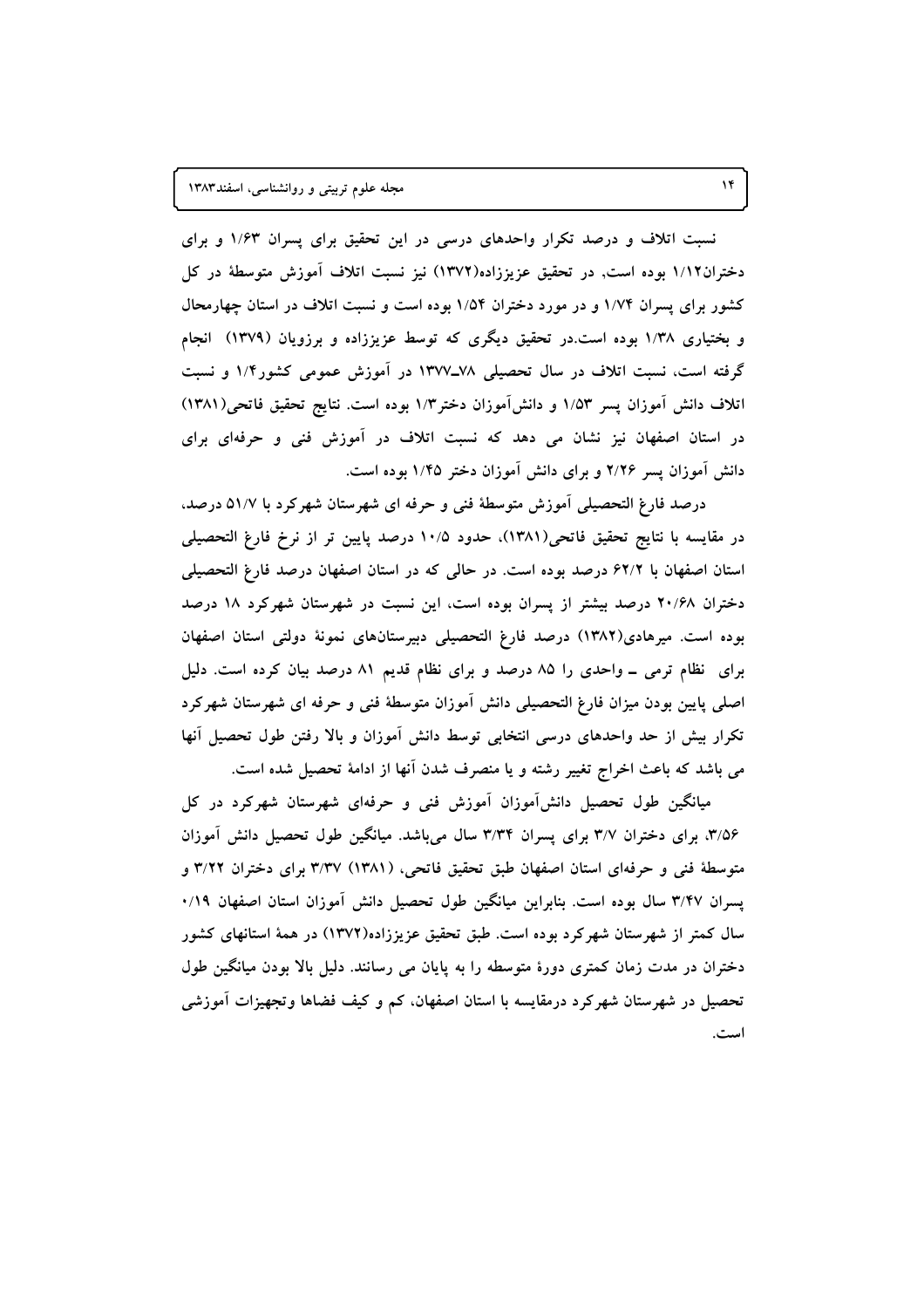با توجه به نتایج تحقیق، در مجموع کارآیی درونی پسران درهمه نشانگرها کمتر از دختران بوده است و شکاف بین وضعیت تحصیلی دختر و پسر در حال افزایش میباشد. با توجه به این که ادامهٔ این وضعیت خسارت های جبران ناپذیری را برای فرد، خانواده و جامعه بدنبال خواهد داشت، بنابراین ریشهیابی این مسئله و تلاش در جهت حل آن یکی از وظایف اساسی همهٔ دستاندرکاران آموزش میباشد. در این زمینه بر نقش کلیدی راهنمایی و مشاوره برای ایجاد علاقه و انگیزهٔ کافی در دانش آموزان پسر می توان تاکید نمود.



- منابع
- ۱. دفتر امور آموزش و پرورش عمومی، فنی و حرفه ای (۱۳۷۱). گزارش بررسی نحوهٔ سازماندهی آموزش فنی و حرفه ای کشور. تهران: سازمان برنامه و بودجه.
- ۲. زیباکلام، ف (۱۳۶۴). مقایسه و بررسی تطبیقی اَموزش فنی و حرفه ای در ایران و هندوستان، پایان نامهٔ کارشناسی ارشد. دانشکدهٔ علوم تربیتی دانشگاه تهران.
- صافی، ا (۱۳۸۱). آموزش متوسطه. نشریهٔ ماهانهٔ آموزشی ــ تربیتی پیوند، شمارهٔ ۲۸۱،  $\mathbf{r}$ اسفند ١٣٨١.
- ۴. عزیززاده، ه و همکاران (۱۳۷۲). کارایی نظام آموزش متوسطهٔ نظری به تفکیک استان و جنس پر اساس اطلاعات سالھای ۶۹ـ ۱۳۶۷. فصلنامهٔ تعلیم و تربیت، سال نهم، شمارهٔ ۳۳، بهار ۱۳۷۲.
- عزیززاده، ه و ماشینی، ج (۱۳۷۴). شاخصهای اندازه گیری کارآیی درونی نظام جدید  $\Delta$ متوسطه. فصلنامهٔ تعلیم و تربیت، سال یازدهم، شمارهٔ ۴۳ و۴۳، پاییز و زمستان ۱۳۷۴.
- ۶. عزیززاده، ه و برزویان، ص (۱۳۷۹). بررسی تحولات کاراًیی درونی نظام آموزش و پرورش. فصلنامهٔ تعلیم و تربیت، سال شانزدهم، شمارهٔ ۶۴، زمستان ۱۳۷۹.
- عمادزاده، م (١٣٧٩). تحليلي از كاراّي داخلي در آموزش. مجلّة دانشكدة ادبيات و  $\mathcal{N}$ علوم انساني. اصفهان. دانشگاه اصفهان.
- ۸ فاتحی، ا (۱۳۸۱). بررسی کارایی درونی آموزش فنی و حرفه ای آموزش و پرورش استان اصفهان طی سالهای ۷۹\_ ۱۳۷۵، طرح پژوهشی. اصفهان: شورای تحقیقات آموزش و یرورش استان اصفهان.